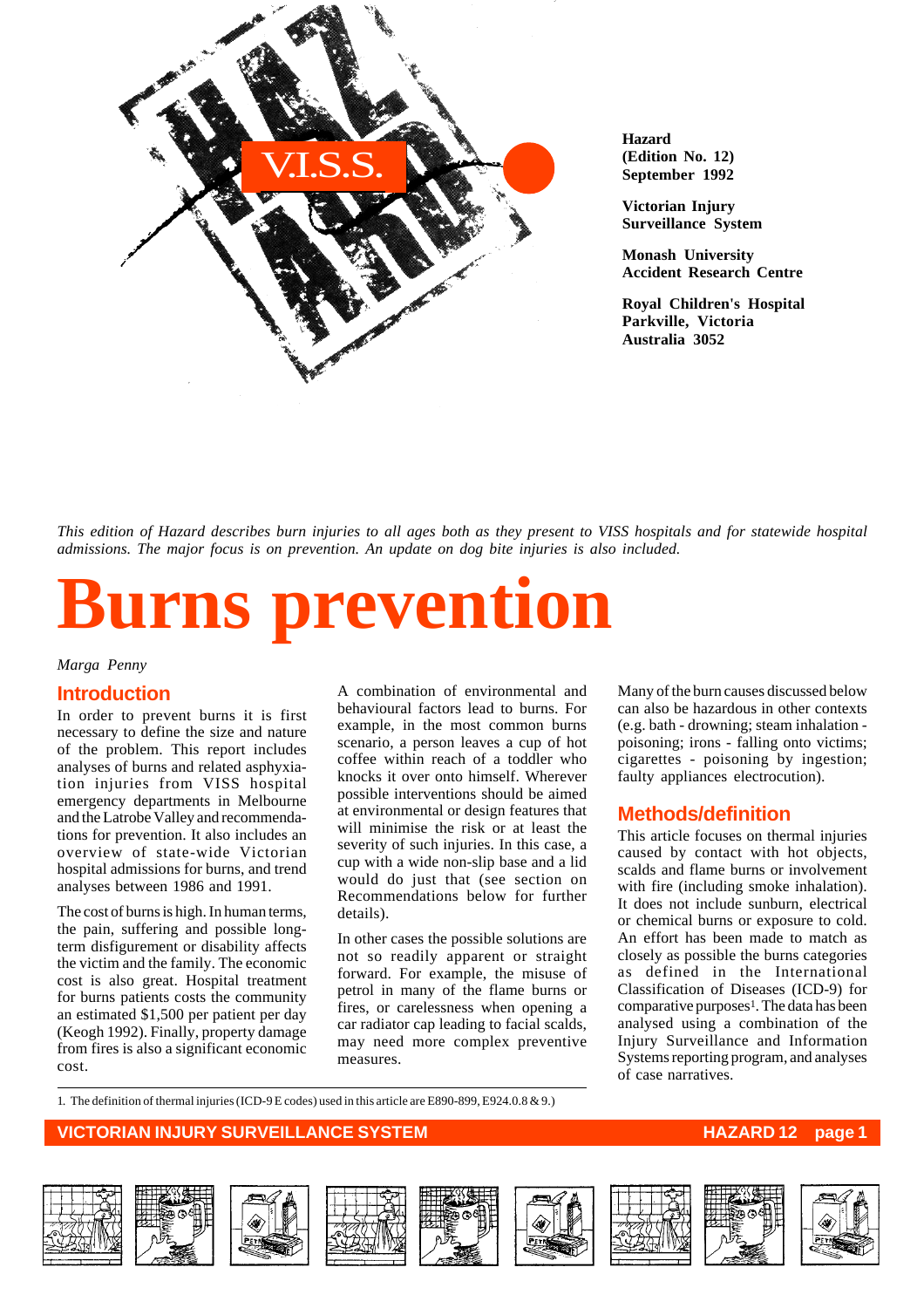

# **Burns to children**

#### Emergency department presentations

The following analyses are based on data collected from the emergency departments of the Royal Children's Hospital (RCH), Preston and Northcote Community Hospital (PANCH) and Western Hospital (Footscray and Sunshine) (WH - F & S) for children aged 0 to 14 years over a three year period (1989-91).

During the past three years, 1,430 children presented to a VISS hospital with burns. Burns accounted for 3.3% of all injury presentations and 6.8% of injury admissions. This is compared to other specific causes of injury presentations such as falls (35%), motor vehicle-related trauma (7%) and poisoning (4.3%).

#### **Background**

#### **Age pattern**

The majority of children presenting with burns (75%) were aged 0-4 years.

(Figures la and 1b).

#### **Major types of burns**

For scalds and contact with hot objects, young children aged 0 to 4 years, particularly toddlers aged 1 year old are most at risk. The age pattern differs markedly for flame/fire injuries, with older children, especially teenage boys, most involved. (Figure 2).

Females are comparatively more prone to scald injuries (sex ratio 1.3 to 1.0) and males are over-represented in both the contact and fire/flame burns categories  $(1.7 \text{ to } 1.0 \text{ and } 1.9 \text{ to } 1.0)$ respectively). The sex ratio for all types of injuries in this age group is 1.5 to 1.0 (males to females).

Most of the burns occurred between 8am and 9pm, with a peak time in the evening (6pm to 8pm). Burns were most common on weekends, with the highest frequency of injuries on Sundays. Overall there was little seasonal variation, with a slight peak in mid-winter (July). The patterns varied slightly for different types of burns: contact burns peaked in the summer holidays (December & January) and again in April.

The only specifically 'summer' items were barbecues which were small in number.

Burns to children generally occurred at home (78%), usually in the child's own home. The proportion occurring at home differed slightly according to the type of exposure: flame/fire (71%) ; contact (82%); and scalds (82%). The few incidents that were reported to have occurred in shops or restaurants (28) were similar to those that occurred at home - two thirds were the result of a hot drink being pulled or knocked onto the victim, usually by the victims themselves.















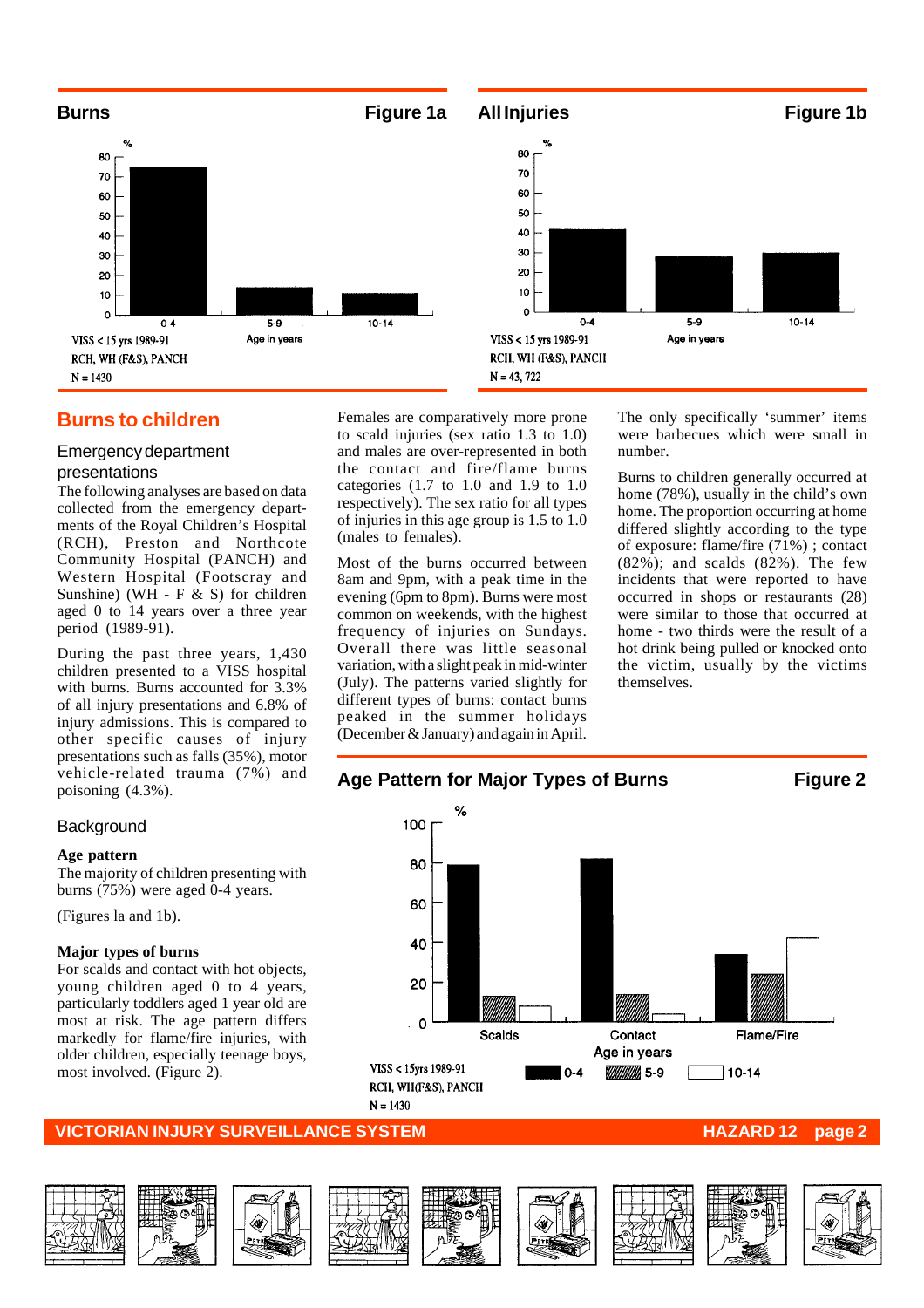# **Outcome**

Although the numbers are smaller, it is clear that flame/fire burns with an admission rate of 55% are generally more severe than either scalds or contact burns (38% and 21% respectively). (Table 1). However the overall number of admissions for scalds is very high and poses the greatest problem in terms of acute care service delivery. The admission rate for burns is 36% which is double the average for all types of injuries. A recent study of scalds in children in New South Wales showed that they had similar admission rates (36%) (Carey 1992).

## Body Part Injured

Contact burns were most commonly to the hands or fingers - 60% of all contact burns and the rest of the upper limbs accounted for another 8% of contact burns. This is in contrast to the

# **Severity** Table 1

| treatment    | <b>Scalds</b> | <b>Contact</b> | <b>Flame</b> | All burns  |
|--------------|---------------|----------------|--------------|------------|
|              | $n = 961$     | $n = 302$      | $n = 158$    | $n = 1430$ |
|              | %             | %              | %            | %          |
| minor        | 11            | 18             | 12           | 13         |
| major        | 51            | 61             | 33           | 51         |
| admit/transf | 38            | 21             | 55           | 36         |
| total        | 100           | 100            | 100          | 100        |

distribution of burns by body part.

in the emergency department.

Nature of injury

Minor treatment' refers to those patients who only required treatment in Emergency.

'Major treatment' cases were treated in Emergency and had further follow-up care or referral. VISS: <15 yrs 1989-91 - Burns

# **Profile of a Typical Burns Patient**

A toddler reaches up to the kitchen bench and pulls a cup of hot tea or coffee onto himself. The burn will cover about 10% of his body, usually his face, neck, shoulder, upper chest and arm. There is a one in five change that he will require skin grafts as about 20% of these scalds patients sustain full thickness burns. He will need to spend about 10 to 14 days in hospital and further follow-up care may involve dressings, physiotherapy, check-ups and pressure therapy for scar management (Keogh 1992).

Very few people in the community realise how harmful spilling a hot drink can be to small children. **HOT WATER BURNS LIKE FIRE.**

# **VICTORIAN INJURY SURVEILLANCE SYSTEM HAZARD 12 page 3**



#### VISS: <15 yrs, 1989 - 1991 Burns (number of injured children  $= 1430$ ) NB: Up to 3 injuries may be recorded per person

The clinical severity of a burn is calculated from the total body surface area (TBSA) and the depth of burn. It is also determined by the body part affected. For example, a 7% burn to the face or hand is more severe than a burn of the same size to the thigh. Full thickness burns require skin grafting. VISS does not record the TBSA.

















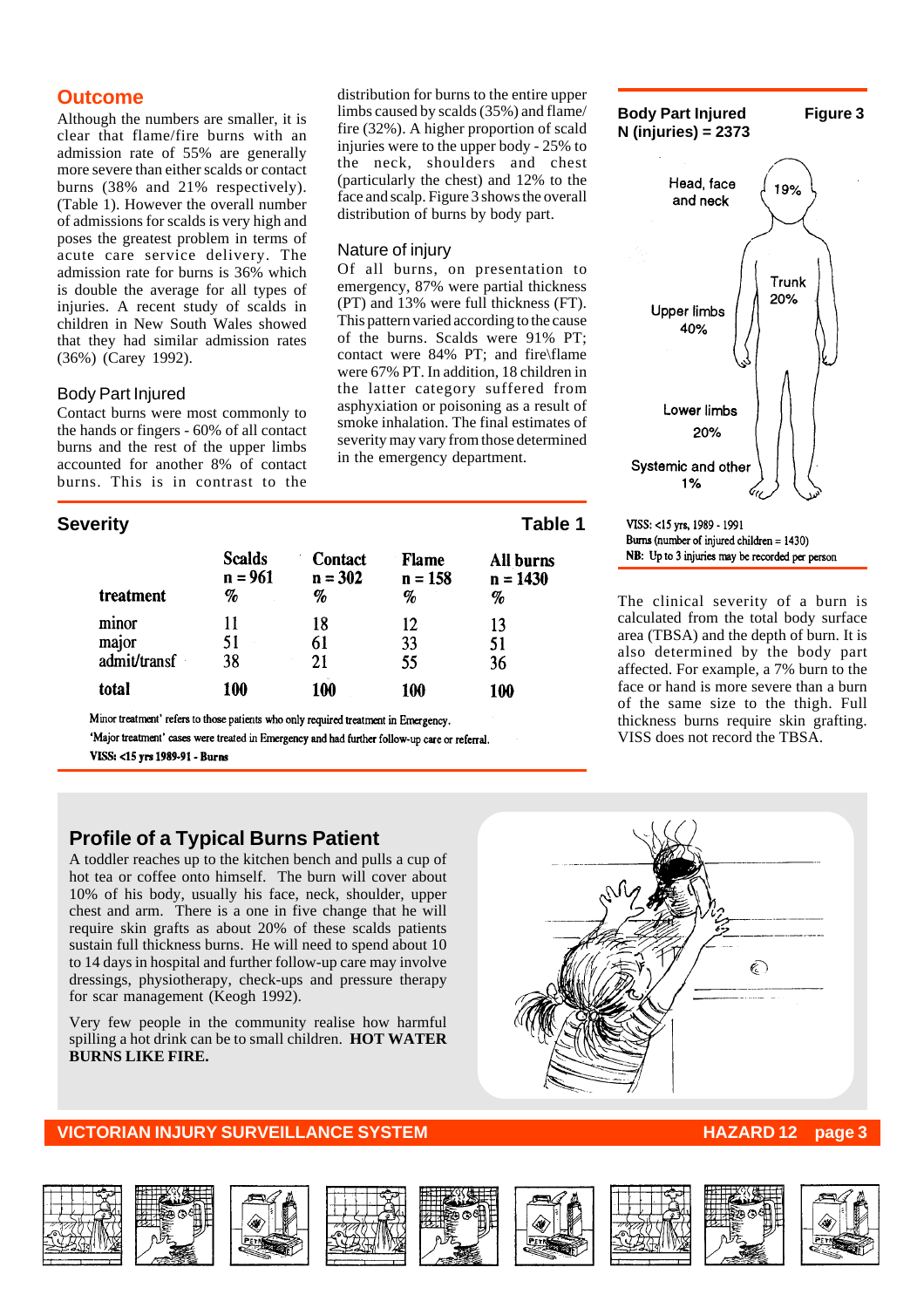# **What caused the injuries?**

# **Types of burns to children**



Two thirds of all thermal injuries were scalds. The single biggest cause of all types of burns to children was scalds from tea or coffee (26%) followed by scalds from other cooking liquids such as water or oil in kitchen utensils (19%), and tap water scalds (10%). Contact burns made up 21% of all burns - mostly kitchen appliances - and injuries from fire/flame made up 10%. Overall, at least half of all burn injuries to children occurred in the kitchen or involved hot food or drink.

# **Scalds (n=961)**

(See Table 2)

#### **Hot drinks (n=366)**

The great majority of scalds from hot drinks were caused by toddlers pulling over or knocking cups of tea or coffee onto themselves. When the location of the hot drink was specified, tables (71),

or kitchen benches (47) were the most common sites.

In the remaining 248 cases (where the story provided enough details) someone else knocked or spilled a drink onto the victim in 29 cases, the child collided with someone holding a hot drink (8), and 12 children were reported to have been sitting in someone's lap or being nursed.

#### Hot water (n:450)

**Cooking or food preparation (n=173)** Over half of these incidents (53%) involved kettles, jugs or urns. Most children pulled the appliance down or knocked it over onto themselves and in 19 cases it was reported that they pulled on the cords. Several of these toddlers were also in babywalkers at the time which gave them greater stability and height. Therefore they had easier access

| Scalds                        |     | Table 2 |  |
|-------------------------------|-----|---------|--|
| <b>Mechanism Factor</b>       | N   | $\%$    |  |
| hot drinks - tea, coffee      | 366 | 38      |  |
| hot water - cooking           | 173 | 18      |  |
| hot water - bath, tap, shower | 147 | 15      |  |
| hot water - other             | 92  | 10      |  |
| cooking oil, fat              | 50  |         |  |
| soup, gravy                   | 46  | 5       |  |
| hot water - N/S               | 38  |         |  |
| other                         | 49  | 5       |  |
| Total                         | 961 | 100     |  |

VISS < 15 yrs 1989-91

## **VICTORIAN INJURY SURVEILLANCE SYSTEM HAZARD 12 page 4**

















to the cords. About a third of the cooking related injuries were caused by victims bumping into others who were holding kettles, or children were scalded when other people (often siblings) dropped or spilled water from kettles. A small proportion of older children were injured whilst they were preparing hot drinks.

Thirty children were injured after they pulled a saucepan off the stove, or knocked a bowl of hot water off a bench. Jugs of hot water that were used to heat babies' bottles were responsible for 22 scalds. There were 8 recorded cases where children were injured by water from 'airpots' or vacuum flasks mostly when airpots tipped over in the car.

#### **Tap water (n=147)**

The most frequent single source of hot water scalds was from tap water in baths, taps or sinks. Baths accounted for 81%. A combination of factors contributed the level of supervision, the actions of others (siblings or adults) and in all cases the temperature of the water as it leaves the tap. The following descriptions are of interest. In 70 cases the children got into, or were placed into hot baths. It is known that adults were present in 10 cases and the children were with siblings in 19 cases. In most of the above cases (51) the baths were in the process of being run or had been run with hot water first. In another 39 cases, children accessed the hot water taps themselves either turned on by the victims or by siblings.

#### **Other hot water (n=92)**

A variety of hazards have been identified including buckets of hot water used for domestic cleaning or soaking nappies (21), vaporisers (16), hot water services (4), hot water bottles (3) and car radiators (2). The vaporisers are of interest as only 3 were described as equipment designed specifically for that task. The other items used were electric frypans, bowls, or buckets containing hot water and usually an inhalant. There is some debate among respiratory physicians about whether or not steam inhalations have any therapeutic value. Buckets are also a special problem as they pose the additional hazard of chemical burns from cleaning agents, and the risk of drowning.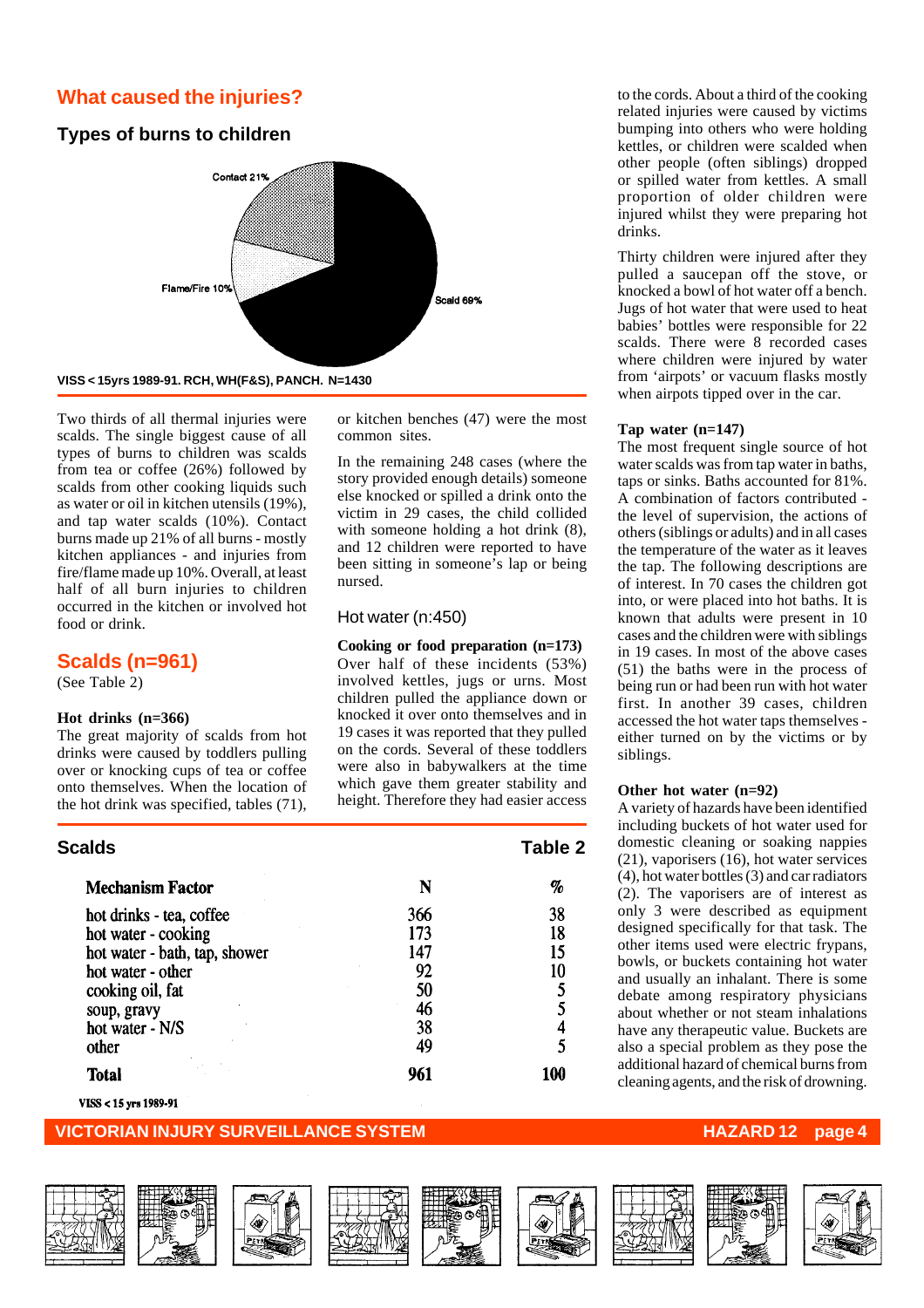#### **Oil, fat, soup or gravy (n=96)**

Over half of these injuries were caused by the children pulling over or knocking objects which contained hot liquids (n=57). Almost half of these incidents occurred whilst the children were eating soup. Thirteen children were cooking mostly fried foods - and another 3 younger children pulled on the cords of electric frypans. A further 28 children were burned when an other person spilled the liquid on them, usually because the child was in their way, or collided with them.

#### **Other scalds (n=49)**

The predominant factors in this category were cooked food (18) such as pasta, and toffee (6).

# **Contact burns (n=294)**

#### **Heaters (n=73)**

Typically the precipitating factor in these burns was the child reaching out and touching the heater (41). Eight children had little or no protection from cloiliing since they were drying off after baths or getting dressed. Three children were in baby walkers. Seven children either touched hot grills/guards or reached through the grills to touch hot glass or the bars of the radiators. Thirteen children were burned when they fell onto or reached out and touched fireplaces or wood stoves.

#### **Stoves, ovens (n=52)**

Twenty-nine children - mostly young toddlers - touched a hot oven door and a further 16 touched hot plates.

#### **lrons (n=48)**

Children actively reached up and touched the irons with fingers or hands in most cases (28) or pulled/knocked over the irons, usually injuring their faces or feet in another 15 cases.

#### **Barbecues (n=28)**

Children touched, or brushed past barbecues (13); tripped or fell onto barbecues (9); or stepped onto or leaned against hot plates (5).

#### **Kitchen appliances (n=19)**

In the 13 cases where children touched hot kettles, pans or pots, they could also

| Contact burns               |     | Table 3 |
|-----------------------------|-----|---------|
| <b>Heat Source</b>          | N   | %       |
| heaters (elect., gas, wood) | 73  | 25      |
| ovens, stoves               | 52  | 18      |
| irons                       | 48  | 16<br>٠ |
| barbecues                   | 28  | 9       |
| kitchen appliances          | 19  | 7       |
| cigarettes                  | 14  | 5       |
| other                       | 60  | 20      |
| <b>Total</b>                | 294 | 100     |

VISS < 15 yrs 1989-91

have been scalded by the contents had they knocked the object over.

#### **Other (n=60)**

This category includes 14 children who touched exhaust pipes, usually on motor bikes (5 of these children were riding motor bikes at the time), 8 children who touched tools or pieces of equipment (eg. soldering iron), 5 who picked up or stood on hot ashes or coals, 4 who touched or were eating very hot food, 3 who touched bedside lamps and 3 children who were in contact wiili hot seat belt buckles or car steering wheels.

#### **Cigarettes (n=14)**

In all cases the children walked into or were burned by adults holding cigarettes. Half of the children received burns to their eyes. Over the same period of time 16 cases of poisoning to children from ingestion of cigarettes were recorded in the VISS database.

# **Flame/fire injuries (n=140)**

Almost half (47%) of the injuries in this category involved boys aged 5 to 14 years, mostly aged 10 to 14 years. The majority of these injuries (32) were caused by the use of flammable liquids (usually petrol) or other sources of heat or fuel (eg matches/ lighters or aerosol cans). (Table 4.) In a few cases, other people were responsible (usually playmates), but most often the victims themselves started the fires.

The 'faulty equipment' category includes flames from gas stoves or hot water services which flared out whilst the appliance was being lit by a child (5). This could have been the result of incompetence or lack of experience on the part of the children, allowing too much gas to build up before ignition. There were also 8 similar cases among adults (see below).

| <b>Flame/Fire Injuries</b>  |     | Table 4 |
|-----------------------------|-----|---------|
| <b>Hazard</b>               | N   | %       |
| petrol, flammable liquids*  | 39  | 28      |
| house or car fires          | 18  | 13      |
| matches, cigarette lighters | 15  |         |
| faulty equipment            | 8   | 6       |
| other, N/S                  | 60  | 42      |
| Total                       | 140 | 1M      |

\* Notes The above categories are mutually exclusive,

however, many of the petrol or flammable liquids cases were ignited with matches or lighters VISS < 15yrs 1989-91

### **VICTORIAN INJURY SURVEILLANCE SYSTEM AND REALLY CONTROLLY AND HAZARD 12 page**













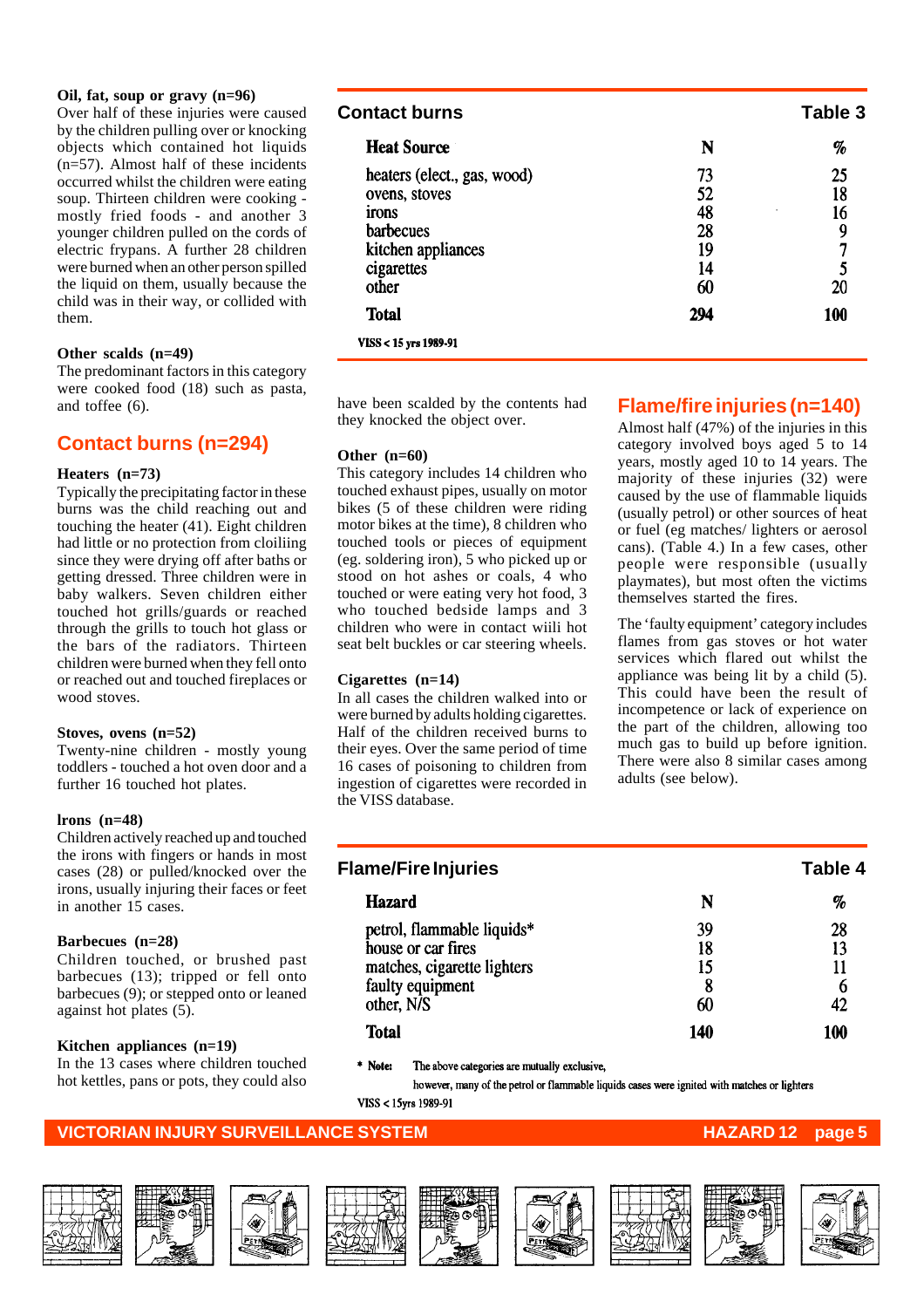# **Burns in adults and older adolescents**

#### Method

One year of data from two VISS adult collections (15 years of age or greater) have been aggregated - 1991 for Western Hospital Footscray (WHF) and July 1991 to June 1992 for the Latrobe Regional Hospital, Traralgon and Moe campuses (LRH). Any major differences in the injury patterns are described below.

## Injury Patterns

There was a total of 272 burns presentations to these hospitals during a twelve month period. This represents only 2% of ail injury presentations, compared to 3.3% for children. The great majority of those injured (89%) were aged between 15 and 39 years, and almost half of these were in the youngest age group (15 to 24 years). A third of all burns (30%) were work related and of these 81 injuries, most occurred in the manufacturing (28%) or health sectors (23%).

The proportion of injury presentations accounted for by burns at the LRH was twice that for the WHF. Contact burns in particular were more common at LRH. A larger proportion of victims presenting to WHF than the LRH were injured at work, whereas there was a higher proportion of cooking injuries at LRH. The age distribution of the burns victims at the two hospitals was similar, but there was a difference in the sex ratio. At the LRH the ratio of males to females was 1.5 to 1, whereas at the WHF it was  $1.8 \text{ to } 1.$ 

# **Mechanism of injury**

### Scalds (n:147)

Seventy-seven people were scalded by hot water. The largest single cause of scalds was water or steam from car radiators (36%). Cooking utensils (such as kettles, saucepans or cups) accounted for another 36% and four people were injured by hot water from high pressure hoses, shower hoses or taps. There were no immersion injuries in oaths. Nine incidents involved industrial equipment (e.g. cleaning out a boiler). Hot oil or fat injured 38 people. Over half were due to the victims dropping or otherwise



**VISS** ≥ **15 yrs. WH(F) 1991, N=95. LRH 1991/92, N=177**

losing control of cooking utensils or pots containing hot fat. In the remaining "other" category (25), over half were caused by exposure to steam. Most occurred whilst the people were cooking and the remainder involved industrial equipment.

# Contact (n=64)

The use of industrial or other equipment caused over a third of these injuries. Welders were the largest single category (19) and this included 9 flash burns, mostly to people's eyes. Food preparation was responsible for 19 contact burns mostly whilst people were removing things from ovens, or when they touched hot plates. Touching exhaust pipes on a variety of vehicles injured 5 people.

# Fire/flame (n=61)

Flammable liquids or petrol engines were a dominant factor in causing flame burns or fires. There were 17 such injuries, and half of these were caused by active misuse of petrol. In the other incidents involving flammable liquids or engines the victim was passive standing nearby when fuel engines or motors caught fire, exploded or backfired.

All of the latter burns, (where the victim was passive) were of partial thickness, but tended to be spread over a wider area of the body. Only one person in this group was admitted to hospital.

Two people were smoking in bed and started fires, and two people used cloth tea towels to remove pots from stoves. The towels caught fire. Lighting gas appliances proved hazardous for 9 people. Five were injured while lighting hot water services and 3 more were burned when there was a delay between the stoves or ovens being turned on and the time of ignition. Another 7 apparent product failures included house fires started by faulty electrical appliances.

# **Body Part Injured Figure 6** 16% Head, face and neck Trunk 6% Upper limbs 54% Lower limbs 20% Systemic and other 4%

VISS: ≥15 yrs, WHF (1991) and LRH (7/91 - 6/92) Burns (N of injured people= 272) NB: Up to 3 injuries may be recorded per person















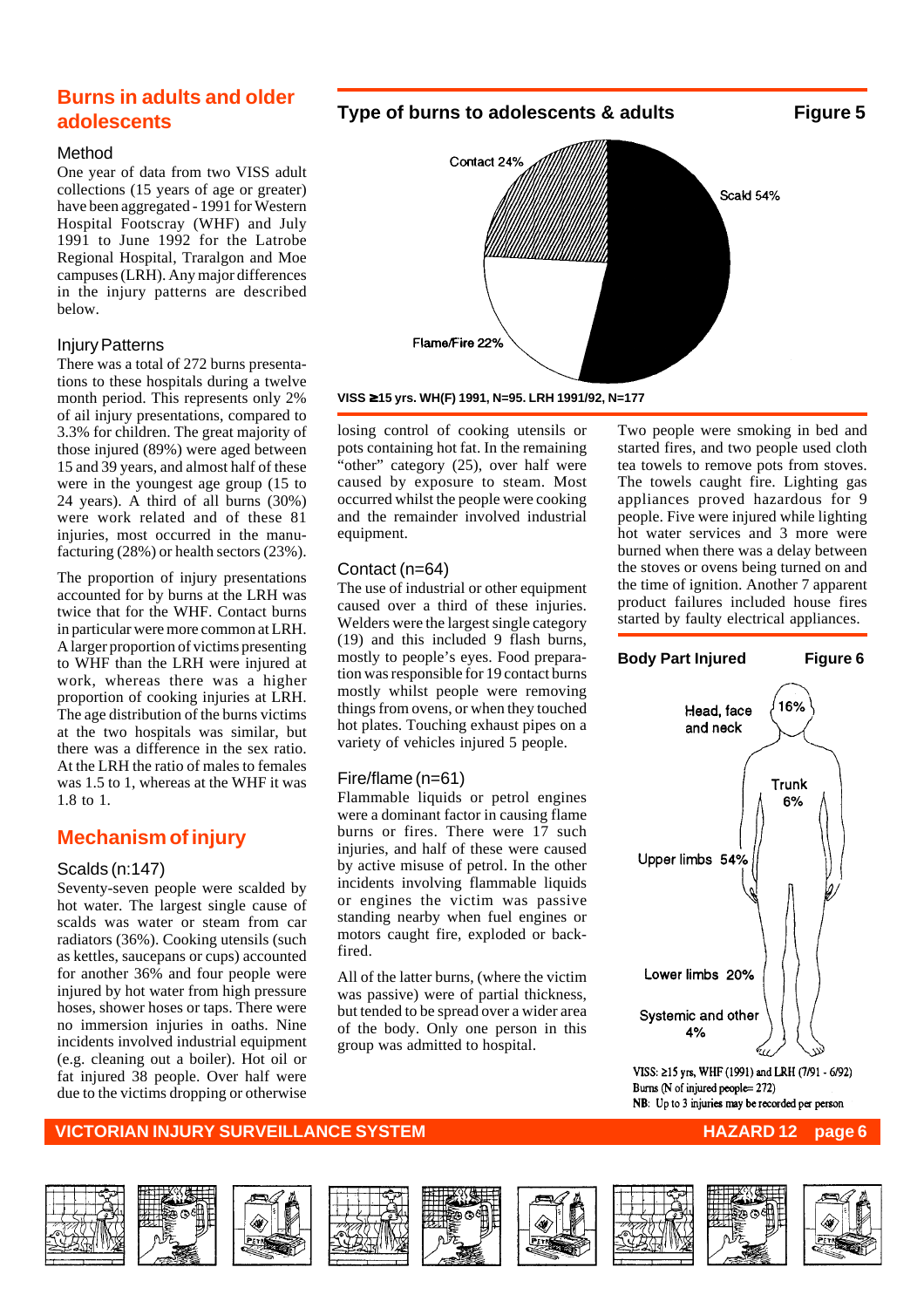# **Comparison of child and adult burns**

The mechanism of injury in adult burns differed from that for children. There were proportionally fewer scalds in adults (54% of adults compared to 67% of children) and more flame/fire injuries (23% compared to 10%). The proportion of adults  $(24%)$  and children  $(21%)$  who received contact burns was similar. Only 9% of adults required admission or transfer to hospital, compared to an admission rate of 36% for children. The skin of infants and young children burns more deeply and quickly and at lower temperatures than that of most adults (Wilson 1991). In addition, the relative surface area affected in a child is much

#### greater than for an adult for a similar exposure.

There were proportionally more burns to the upper limbs in adults than in children (54% compared to 40%) and adults received fewer burns to the trunk (6% compared to 20%). See Figures 3 & 6 for a comparison of body parts injured.

# **Victorian state-wide hospital admissions: data and trends for burns**

Frequency and rate data for hospital admissions over the past five years in the State of Victoria (July 1986 to June 1991) have been reviewed in a recent study (Langlois 1992- in preparation).

The data show that for male children (less than 15 years old) there has been a decrease in the rate of hospitalisations for burns. The pattern is less clear for females in the same age group. There has been a general decrease in the rate of admissions for all unintentional injuries to children during this time, mostly accounted for by a reduction in transport injuries.

## Age pattern

Figure 7 shows that children aged under 5 years have a much higher frequency of hospital admission for burn injuries than adults.

The burn rate for children aged 1-4 years was 115 per 100,000 compared to an overall rate for all ages of 25 per 100,000.

# **First Aid**

Prompt first aid can lessen the severity of a burn and can improve the possible outcome for the victim (Mat thews et al 1991). The basic rules are that the victim should be removed from the heat source. In the case of a person who is on fire they should 'stop - drop - roll' to extinguish the flames. The clothing of scalds victims should be removed as heat will be trapped in the damp fabric. For all burns victims restrictive clothing such as shoes or jewellery should be removed before it cuts off the circulation.

*All burns victims should have the affected area cooled as rapidly as possible* - every second counts. For 10 minutes the burn should be either immersed in cold water or a cold compress applied. Care should be taken not to chill the patient. Once the burn has been cooled the affected area should be covered with clean dry cloth such as a sheet, pillowcase or tea towel. Do not apply any creams or ointments. The person should be taken to the nearest hospital or other treatment facility as quickly as possible.

# **Frequency of hospital admissions Figure 7 for burns\* by age group Victoria 1986-1991**



\* includes smoke inhalation

 $N = 5.182$ 

# **VICTORIAN INJURY SURVEILLANCE SYSTEM AND REALLY CONTROLLY CONTROLLY AND REALLY CONTROLLY PAGE**

















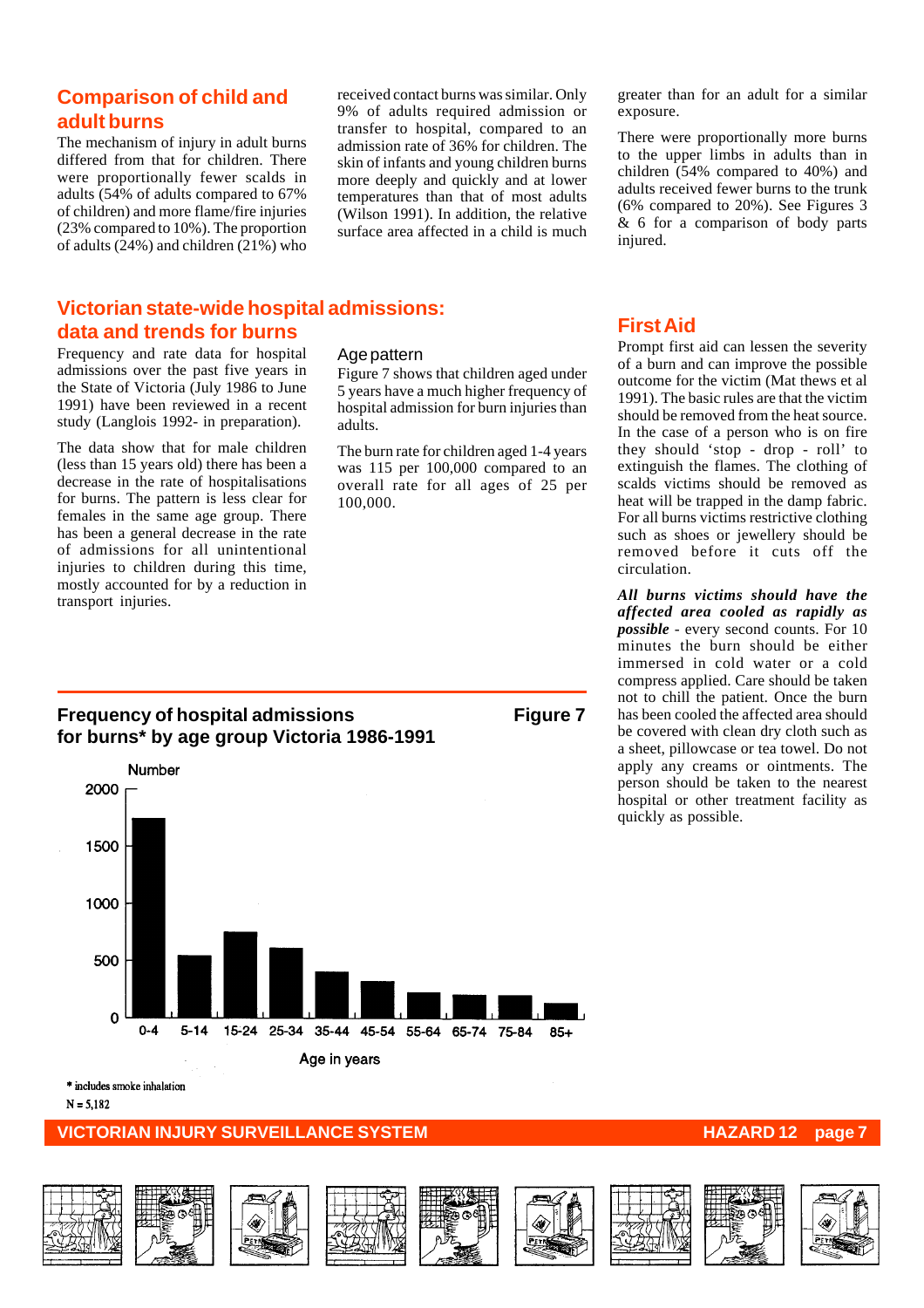# **Recommendations for prevention**

Some injury prevention devices or methods discussed below are well known but mayor may not have been formally evaluated. Others have yet to be designed, developed or tested. Certain hazards which are specific to children will be addressed separately. Supportive measures such as warning labels, printed materials and public education campaigns in conjunction with the environmental, legislative and design measures discussed below may have an effective role to play.

#### Burns prevention - all ages

#### **Tap water**

Most of the hot water scald injuries resulted from hot tap water. These need to be prevented at the source of the problem - the high thermostat setting of domestic hot water services. The two most effective strategies are to either turn down the thermostat to lower the storage temperature of hot water or to install a thermostatic mixing valve as the hot water leaves the heating unit. Water temperatures of between 60 and 65C can cause full thickness burns of adult skin in 2 and 6 seconds respectively (Erdman et al 1991). The water temperature in the average Victorian home is between 63 and 75ºC (personal communication SEC 1992).

There is some controversy regarding the optimal temperature. If the setting is too low it may not be acceptable to householders and there is thought to be a slight risk that the Legionella bacteria may grow in temperatures below 55ºC.

The Australia and New Zealand Burn Association recommends that the hot water service temperature should be kept at 55ºC. According to some American researchers the temperature should be between 49 and 52ºC and one stipulated that 51.6ºC was the optimal temperature (McGloughlin 1990).

Legislation in Washington State (USA) was enacted in 1983 which required new water heaters to be preset at 49ºC. Further education programs were aimed at persuading owners of existing services to voluntarily lower their water heater temperature. Both elements of this program were successful in reducing the mean hot water temperature in people's homes throughout the state and this resulted in a reduction in the number of tap water scalds (Erdman 1991).

Devices that enable people to measure the temperature of the bath water in their own home are presently available in Australia at relatively low cost from a limited number of outlets. However these thermometers could be made available - free of charge or subsidised to groups that are at high risk for scalds (parents of young children and the elderly) with the financial support of a sponsor.

#### **Radiator caps**

A thermostat could be developed which is attached to a safety catch that does not permit opening if the radiator water is above a certain temperature &/or pressure.

#### **Airpots**

Ideally the design of the airpot should be modified so that it can tip over without spilling hot water. There is a product safety regulation for Airpots (Statutory Rules 1992 No. 36) which includes labelling with the following words

#### "CAUTION: THIS AIRPOT MAY LEAK. KEEP UPRIGHT AT ALL TIMES. CLEAN PUMP THOROUGHLY AFTER USE".

In this present climate of deregulation attempts were made early this year to repeal the Regulation. VISS contributed to a successful submission by the Victorian Ministry of Consumer Affairs which led to its retention.

#### **Heaters, fire places**

A guard made of heat-resistant material that surrounds the item at a suitable distance would reduce contact burns. Consideration should be given to designing heaters to minimise the risk of contact burns. In addition fire screens should be used to prevent sparks or live coals from leaving the fireplace.

#### **Welding & other industrial equipment**

Ongoing training of workers and maintenance of equipment may reduce the number or severity of burns.

Secondary prevention may be achieved by wearing protective clothing, particularly eye covering.

#### **Smoke detectors**

Detectors are required to be installed in all new homes in Victoria, and in those undergoing renovation. Regulations requiring smoke detectors in all tenanted and public housing is recommended. In addition, all existing residential properties should be required to have a smoke detector installed when they are sold. Further consideration could be given to encouraging high-risk groups (the elderly and families with young children) to install smoke detectors through a subsidy scheme.

#### **Cigarettes**

The introduction of legislation for the mandatory manufacture of low-fire risk cigarettes should be considered. Apparently an effective design has been available in the United States since the 1930's but various lobby groups have so far been unsuccessful in getting the necessary government support (Athey 1991). The cigarettes are designed so that when left unattended on mattresses or upholstered furniture they will not cause ignition.

#### **Insurance**

Companies could offer financial incentives for various safety features in the home such as smoke detectors and fire extinguishers. According to the Insurance Council of Australia some companies do offer a small 'home safety and security' discount if a house has deadlocks, window locks and smoke detectors fitted (personal communication September 1992).

#### **Gas appliances**

A sensor is needed that could detect excess amounts of gas that would either shut down the supply of gas or emit a warning (sound, flashing light or both) to prevent someone lighting the appliance.













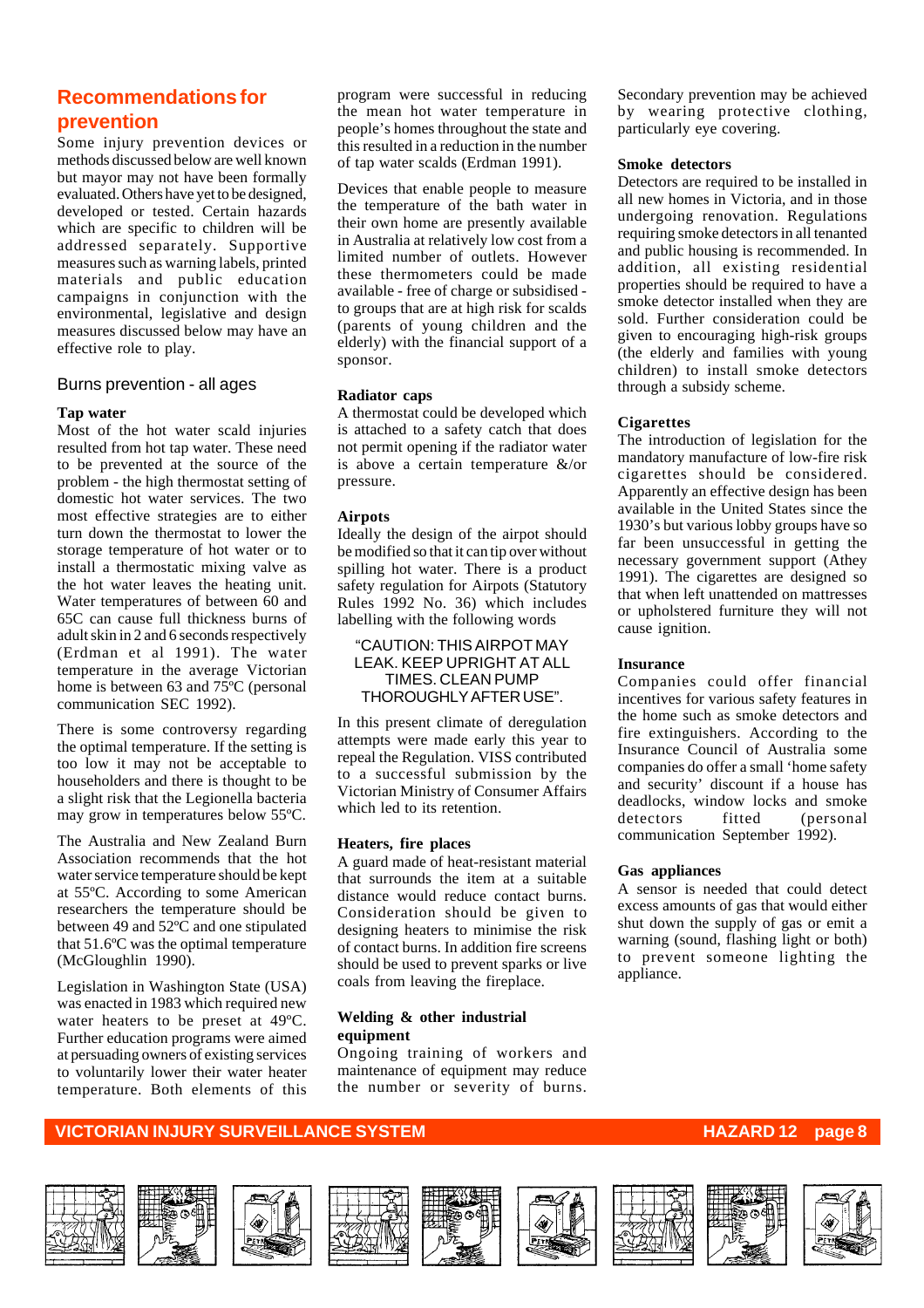# **Burns prevention for children**

#### **Hot drinks**

A new spill-resistant cup with a narrow mouth, wide high friction base and a 'sip-through' lid is available in the United States. (Figure 8.) The mug is stable, and the lid remains on whilst the person is drinking, thus reducing the likelihood of a big spill and serious scalds. It has mostly been marketed in America as a travel accessory, particularly for coffeedrinking commuters, but more recently a campaign has begun in Seattle aimed at encouraging households with young children to use the mug as part of a scald prevention program (personal communication Blackard 1992).

There is enormous scope for introducing this product to Australia, either by importing it in bulk from the U.S.A. or by manufacturing it locally. If attractively designed and reasonably priced there could be a ready market for these as gifts to the new parent.

Other measures include: keeping hot drinks out of reach; adding milk/cold water to the drink to reduce its temperature; the use of placemats instead of table cloths so that children are less able to pull a cup or pot off the table; designing benches with a high rounded lip to reduce access and to catch spills once they occur.

#### **Tap water**

Tap covers or safety taps will reduce the chances of children turning on the hot or cold water taps, this reducing the risk of scalds or immersion.

#### **Heater**

A grille should be made of heat-resistant or low-conducting metal so that it does not pose a hazard in itself and should be designed in such a way that small hands or fingers cannot penetrate. A heater guard around the entire heater at a suitable distance will prevent many contact burns.

#### **Kitchen**

Many burns occur in the kitchen during the evening meal time (5 to 8pm). This suggests that removing children from the kitchen during meal preparations, or at least physically separating them from the hazard is the key to preventing these burns. Examples of such measures include restraining younger children in a high chair or playpen, using kitchen gates to keep them out of the kitchen altogether, or installing stove and oven guards. Other simple measures which may help are cooking on the back burners only and turning pot handles out of reach.





### **VICTORIAN INJURY SURVEILLANCE SYSTEM HAZARD 12 page 9**

Curly cords or short cords on electrical appliances should be used. Kitchen designs should take into account dangerous pathways between the key work areas - sink, benches and stove. For example, there should be no need to cross an open space whilst carrying a pot or pan full of hot liquid in order to drain it or to serve food.

#### **BBQ**

Perhaps the home barbecue could be isolated by using a playpen, or barbecue areas in any location could be designed with a barrier to reduce access by small children. The design of portable barbecues could be modified to reduce the temperature of exposed exterior surfaces.

#### **Irons**

Parents could iron clothes when the child is not present, or they could isolate themselves, and the hazard, by ironing in a playpen whilst their toddler played outside the playpen.

#### **Cigarette lighters and matches**

A low cost child-resistant cap needs to be developed for cigarette lighters. There is also potential for the development of a child-resistant container for matches. A less effective method could be compulsory labelling - 'Keep out of reach of children'.

#### **Flammable liquids**

To reduce access to flammable liquids a range of measures may be required. Designing lockable containers and petrol caps to restrict access, plus legislation that sets a minimum age limit for purchasing flammable liquids may help to further restrict access by younger teenagers.

#### **Baby walkers**

These should not be used. Baby walkers give a young child unnatural mobility which leads to many preventable injuries including burns.



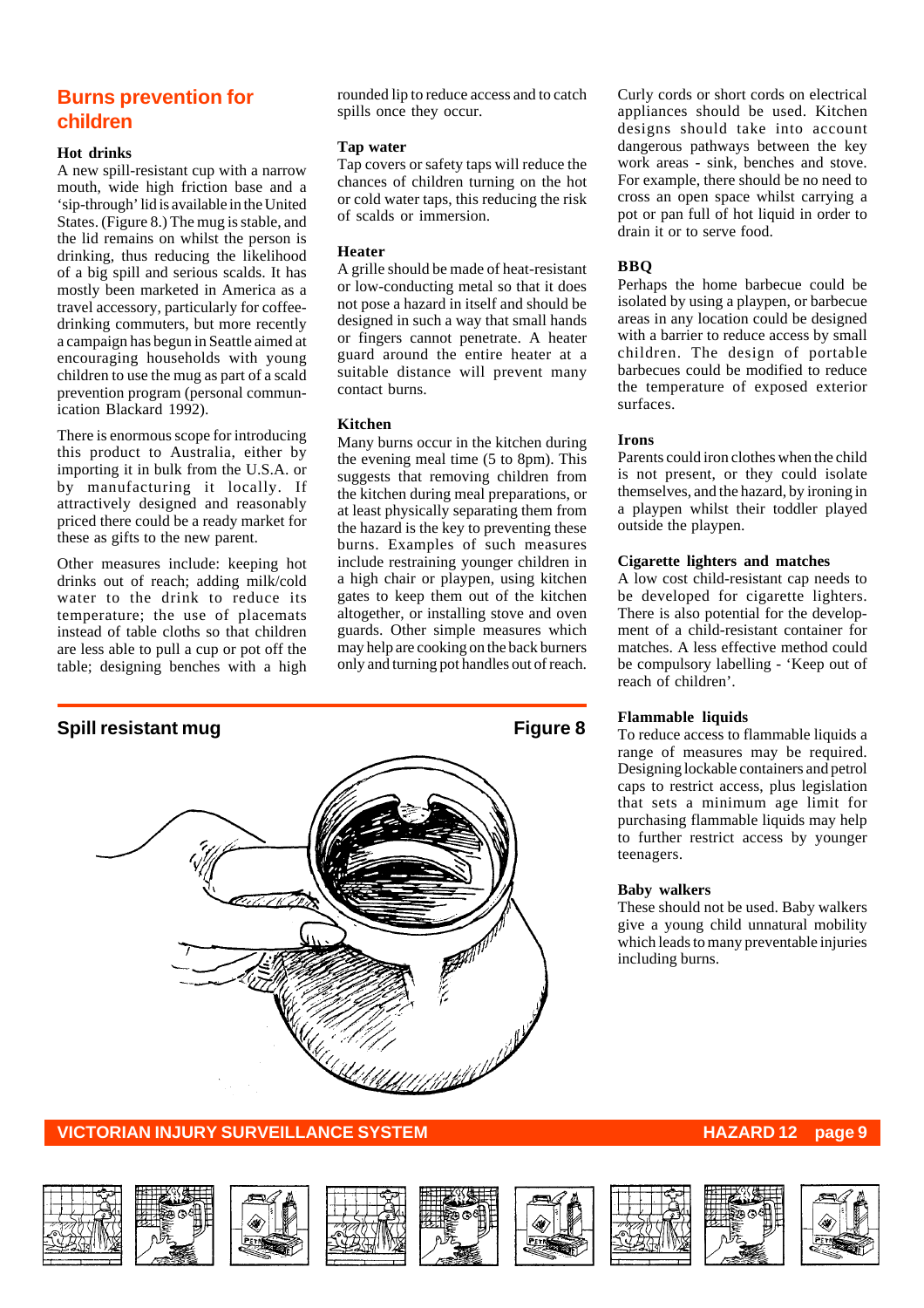# **Burns prevention summary**

- $\checkmark$  Lower the water temperature of domestic hot water to around 50-55 $\degree$ C
- Use "non-spill" mugs for hot drinks
- $\checkmark$  Keep children out of the kitchen when cooking
- ◆ Remove radiator caps only after the car engine has cooled down
- $\sqrt{\phantom{a}}$  Install smoke detectors
- Develop and mandat child-resistent cigarette lighters
- Immerse affected burn area(s) in cold water as soon as possible

# **Conclusion**

This article provides information on the nature and dimensions of the burns problem and recommendations for prevention. VISS aims to disseminate this information and to encourage the enforcement or revision of current injury control measures and the development and implementation of new strategies. Reviews and updates in *Hazard* will monitor progress by responsible authorities and agencies towards the implementation of countermeasures.

### **Resources**

*For more information on prevention or first aid contact the following organisations:*

#### **The Child Safety Centre**

Royal Children's Hospital, Parkville, VIC, 3052. Phone (03) 9345 5085

#### **Metropolitan Fire Brigade (MFB)**

For general information on fire prevention measures phone the Fire Prevention Department on  $(03)$  419 0122. Visit the MFB Fire Equipment Service show room at 10 Bakers Street, Richmond, Victoria (phone 9420 3744).

#### **St John Ambulance Service**

For first aid advice, information on training courses or references phone (03) 9670 5576.

## **Acknowledgments**

Data analyses, research and editorial advice: Julia Coffey and Chris Hawkins.

Clinical and technical information: Dr. E. J ulian Keogh, Director, Burns Centre, Royal Children's Hospital.

Editorial comments: Dr. Joan Ozanne-Smith, Dr. Peter Vulcan, Dr. Terry Nolan, Ms Virginia Routley.

References, editorial comments and prevention advice: Royal Children 's Hospital Child Safety Centre (Lynda Hannah and Jan Shield).

















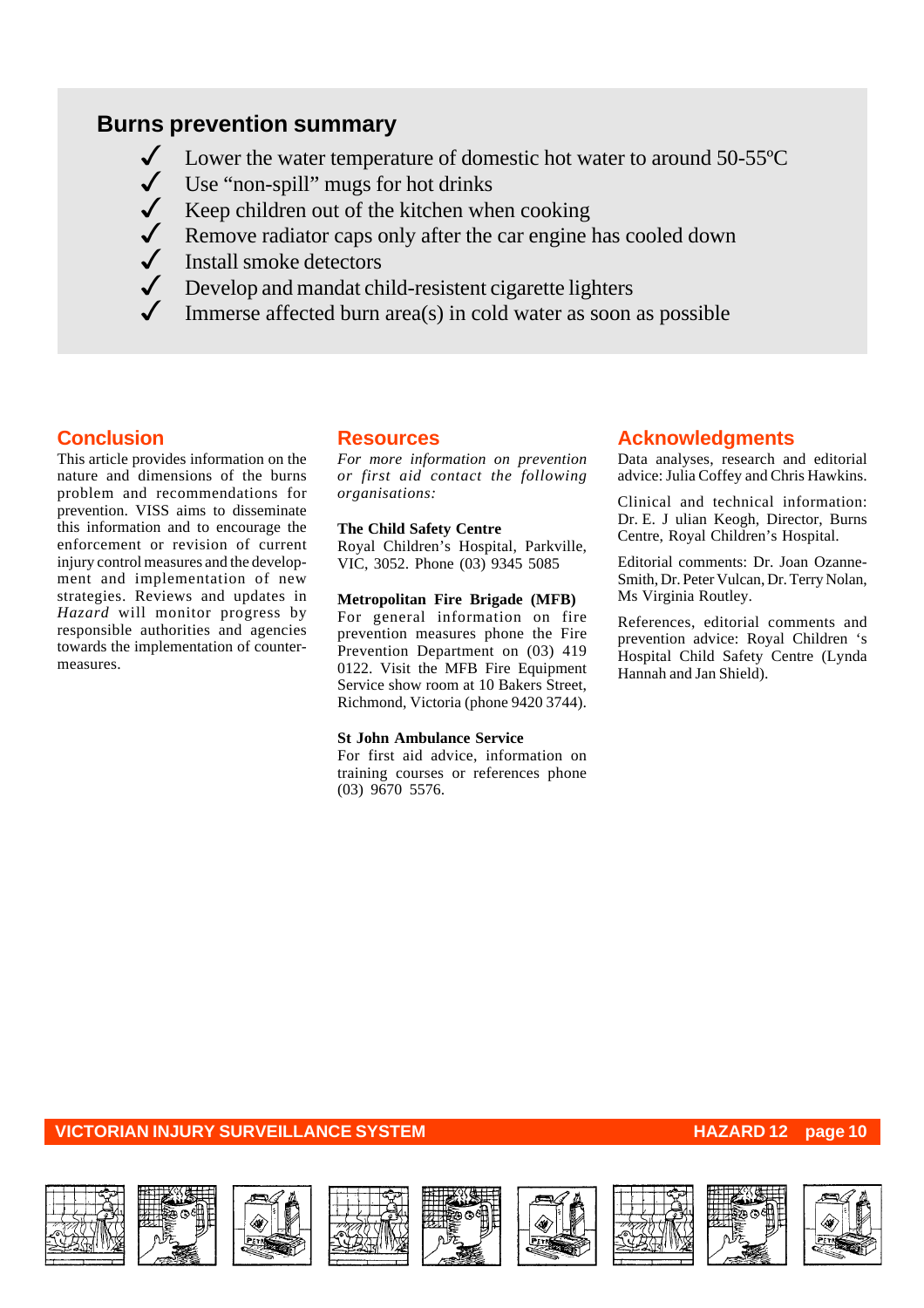# **References**

Athey J.L. et al, June 1991, 'Childhood burns: the preventable epidemic', *Zero to Three*. p. 11

Blackard M.K , August 1992, Public Education, Burn Centre, Harborview Medical Centre, Seattle Washington, U.S.A. [personal communication].

Carey V, September 1992, 'Scalds in Children' *Injury Issues* 6 NSW Health pp 1-6

Erdman T.C. et al, September 1991 'Tap water burn prevention: the effect of legislation', *Pediatrics*, 88 (3). p.573-577

Grubert M. , September 1992, Hot Water Hotline, State Electricity Commission of Victoria [personal communication].

International Classification of Diseases, 9th Revision, Clinical Modification, 1988, Ann Arbor, Michigan.

Keogh E.J., September 1992, Director, Burns Centre, Royal Children's Hospital, Parkville, Victoria [personal communication].

Langlois J.A. , 1992 *Non fatal injuries in Victoria: An overview*, Monash University Accident Research Centre - in preparation.

Linares A.Z. and Linares H.A. 1990 'Burn prevention: the need for a comprehensive approach', *Burns* 16 (4) 281-285.

Matthews R.N. et al, 1991 'The Coventry thermal injury study', *Burns*, 17 (1) pp33-36.

McLoughlin E. et al , June 1990 'The causes, costs & prevention of childhood burn injuries', *American Journal of Diseases of Children*, 144. p.681

Phillips W., et al , 1986 'The epidemiology of childhood scalds in Brisbane', *Burns* 12, pp343-350.

Shearer I., September 1992, Chief Technical Officer of the Insurance Council of Australia [personal communication].

Wachtel, L. T., January 1989 'Initial care of major burns - what to do at the scene and en route to the hospital' *Postgraduate Medicine* 85(1).

Wilson M.H. et al, 1991, *Saving children - a guide to injury prevention*, Oxford University Press: p87.

## **VICTORIAN INJURY SURVEILLANCE SYSTEM AND REALLY CONTROLLY AND REALLY AND REALLY CONTROLLY AND PAGE 11**

















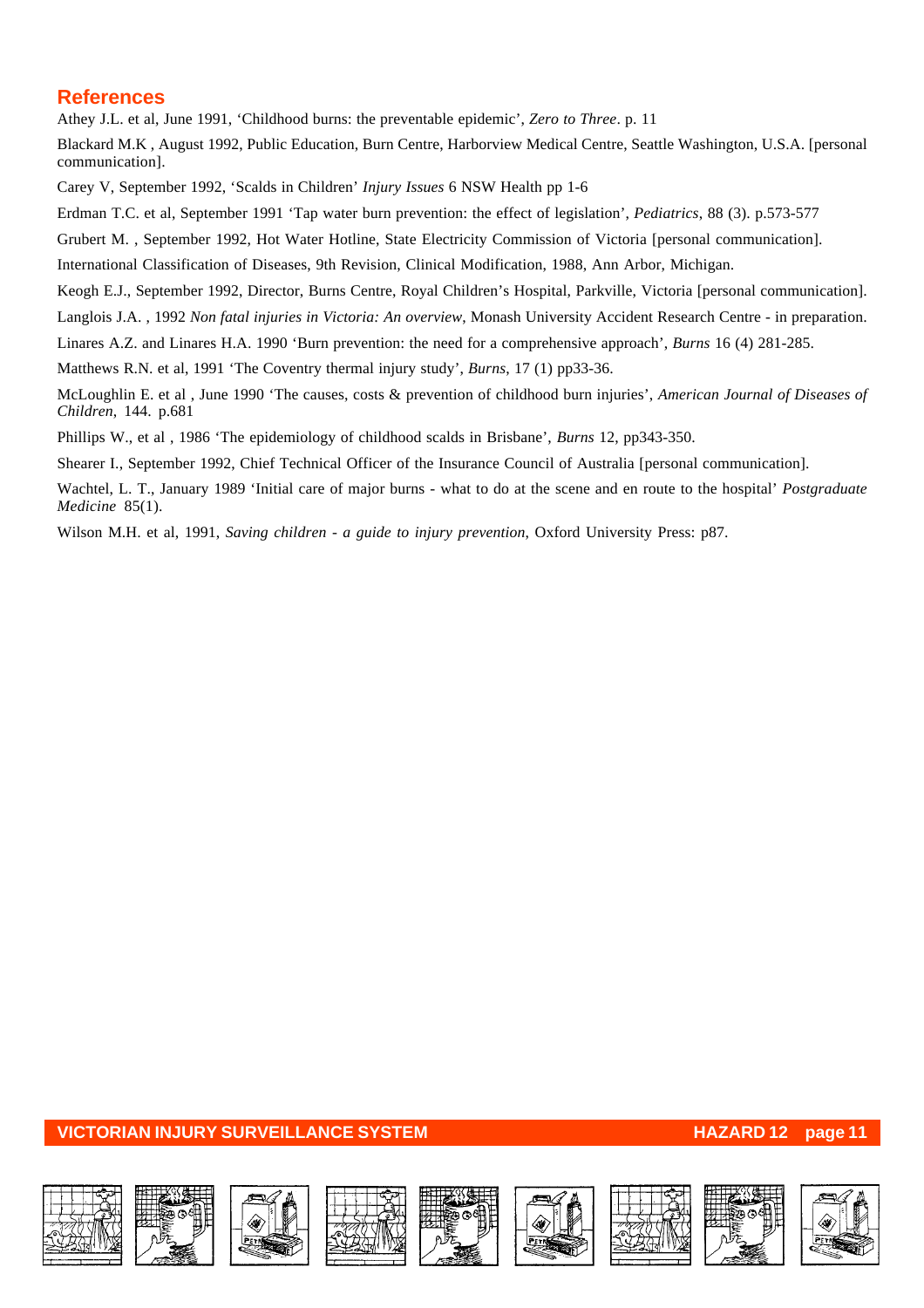# **Dog bite injuries**

*Stephen Goss*

# **Emergency Department Presentations: VISS**

In the 3 year period 1989 to 1991, 902 children presented to VISS participating hospitals (Royal Children's, Western Hospital-Footscray and Sunshine campuses and Preston and Northcote Community Hospital) as a result of dog related injuries. These represent 2% of all injury cases in children under 15 years that presented to a VISS hospital over this period.

Of these, 731 were dog bite injury cases and 171 were other dog related injury cases.

Children under 5 years, particularly toddlers, were the most at risk (42% of all cases).

Outdoors at home, such as in the garden, yard or garage was the most frequent location for dog bite injuries (56% of cases), while public areas such as roads, footpaths, ovals, playgrounds and fields made up a quarter of dog bite injury locations.

In a review of 130 dog bite injury descriptions, 60% occurred as a result of playing with a dog. Unfortunately, respondents rarely specified what breed of dog was responsible or whether or not the dog was known to the child.

The head including the face was the body part most frequently injured, accounting for a half of bite injuries. This is in contrast to dog bite injuries in adults in which injuries to the head or face amounted to 12%, while a third of injuries were to the fingers and hands.

Other dog related injuries, were made up of either falls (e.g. failing over a dog) (32%), losing control of an object such as a bicycle while being chased by or attempting to avoid a collision with a dog (18%) or collision with a dog (6%).

Bruising and fracture were the most frequent types of injuries in these cases.

# **Hospital Admissions: Victoria**

In Victoria, the rate of dog bites severe enough to require hospital admission for children aged 1-4 years is 37 per l00,000 as compared with, for example, motor vehicle occupants which is 28 per l00,000 and child maltreatment which is 12 per 100,000.

# **Recommendations**

As young children are especially at risk from dog bite injuries, it would be desirable for people with young children to avoid owning dogs, particularly dangerous breeds.

A study undertaken by the South Australian Health Commission (January 1991) indicated that German Shepherds, Bull Terriers, Dobermans, Rottweillers, Blue Heelers and Collies which make up 21.5% of the dog population were responsible for 73.6% of attacks on adults and children.

Separation of young children and dogs is recommended.

As a quarter of dog bite injury cases occur in public areas, local councils should strictly enforce dog control regulations. (Dog Act 1970).

# **References**

Langlois, J.A. 1992 'Non Fatal Injuries in Victoria: An Overview', Monash University Accident Research Centre (in preparation).

South Australian Health Commission Injury Surveillance Monthly Bulletin No.29 January 1991

Dog Act (1970) Victoria.

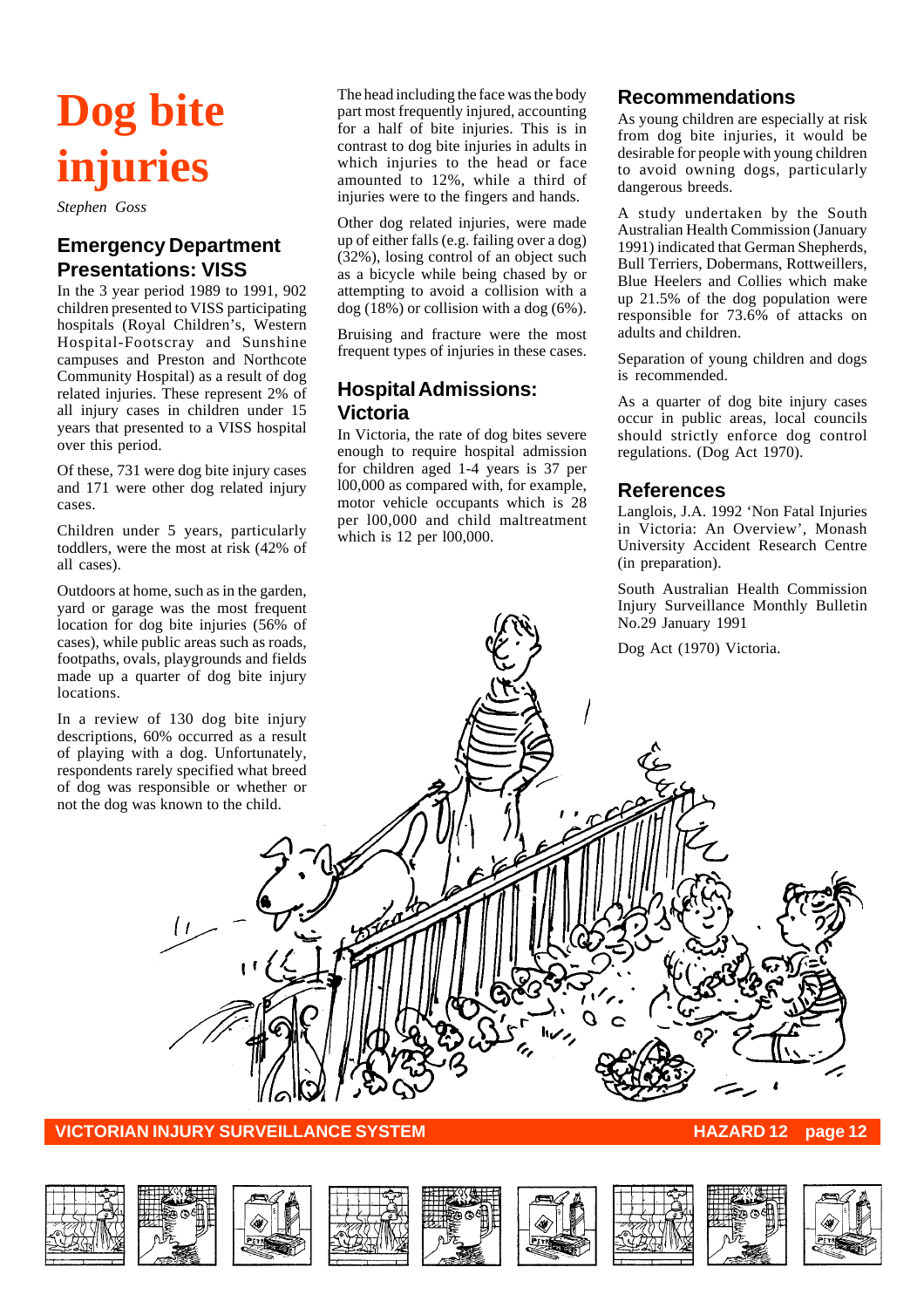

**Co-ordinators:**

Marga Penny Virginia Routley

#### **Data Processors:**

Community Hosp.

**Coronial data:**

Barbara Fox Diane Holst

**Teacher on Release to Industry:** Stephen Goss

**Computer Support:** Greg Wadley

**Associate Director: (Child Injuries)** Dr Terry Nolan

Christine Chesterman Royal Children's Hospital Julia Coffey Royal Children's Hospital Bea Giemsa Royal Children's Hospital Janice Grothe Western Hospital (Sunshine)<br>Wendy Murgia Preston & Northcote Preston & Northcote Community Hosp. Julia Palmer Latrobe Regional Hospital Grace Volpe Western Hospital (Footscray) Suzie Vukic **Preston & Northcote** 

# **How to Access VISS Data:**

VISS collects and tabulates information on injury problems in order to lead to the development of prevention strategies and their implementation. VISS analyses are publicly available for teaching, research and prevention purposes. Requests for information should be directed to the VISS Co-ordinator or the Director by contacting them at the VISS office.

# **VISS is located at:**

Building 70 Accident Research Centre Monash University Wellington Road Clayton, Victoria, 3168

### **Phone:**

| $(03)$ 9905 1808<br>$(03)$ 9905 1805<br>$(03)$ 9905 1810<br>$(03)$ 9905 1809 |
|------------------------------------------------------------------------------|

### **Email:**

Karen.Ashby@general.monash.edu.au Virginia.Routley@general.monash.edu.au















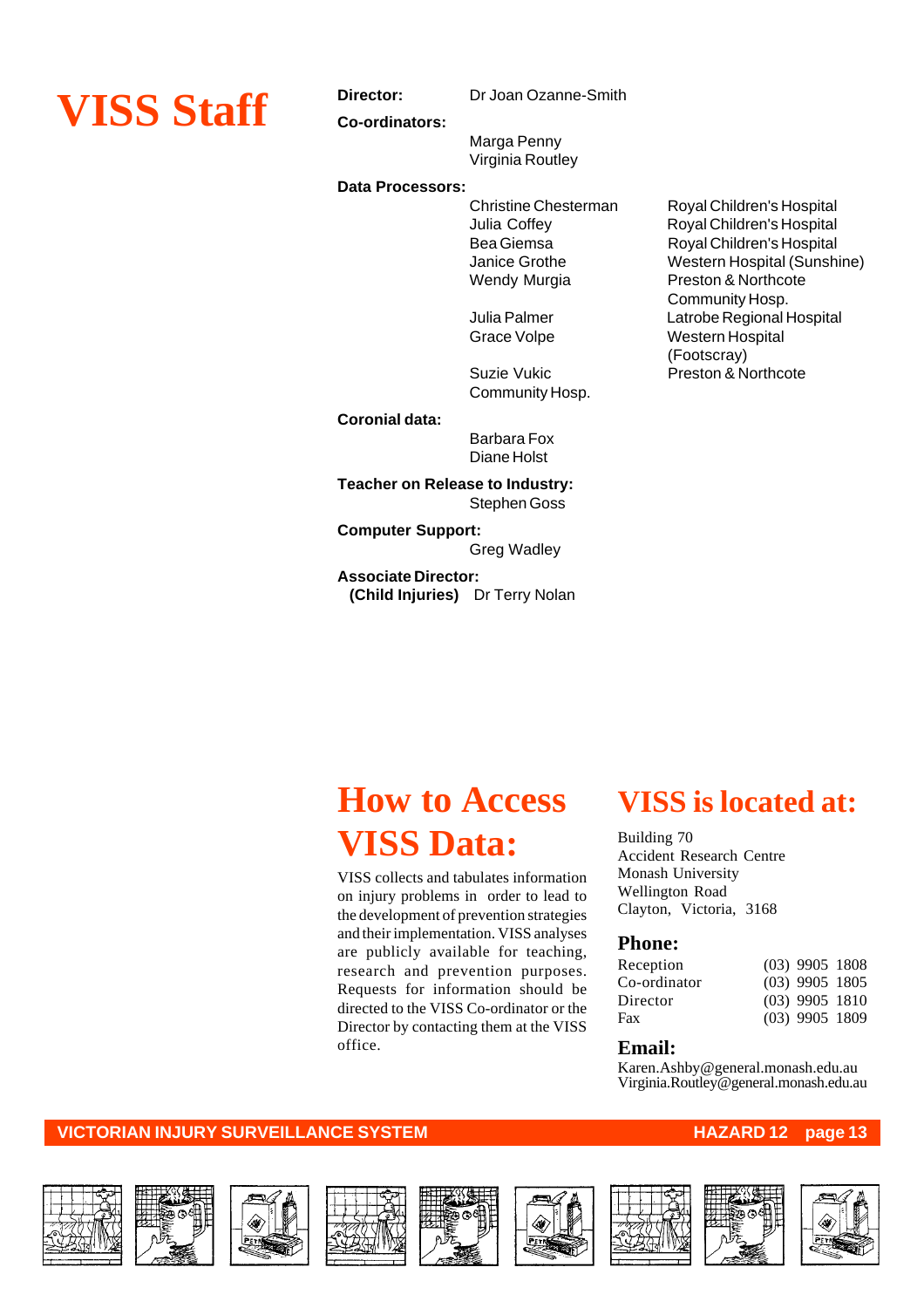# **Hazard Directory**

| <b>Hazard</b> | <b>Edition</b> | Page No. |
|---------------|----------------|----------|
|               |                |          |
|               |                |          |
|               |                |          |
|               |                |          |
|               |                |          |
|               |                |          |
|               |                |          |
|               |                |          |
|               |                |          |
|               |                |          |
|               |                |          |
|               |                |          |
|               |                |          |
|               |                |          |
|               |                |          |
|               |                |          |
|               |                |          |
|               |                |          |
|               |                |          |
|               |                |          |
|               |                |          |
|               |                |          |
|               |                |          |
|               |                |          |
|               |                |          |
|               |                |          |
|               |                |          |
|               |                |          |
|               |                |          |
|               |                |          |

Note major articles in **bold** print.

# **Other VISS Publications**

Injury Surveillance in the Latrobe Valley - an Overview Injury Patterns for Children Aged Under 15 Years 1989-91 Injury Patterns Under 5 Years 1989-90 Western Hospital Footscray: Injuries to Adults 1991 Injuries In and Around the Home Under 15 Years 1989-91 Summer Injuries December 1989- February 1990

**VICTORIAN INJURY SURVEILLANCE SYSTEM** 

















## HAZARD 12 page 14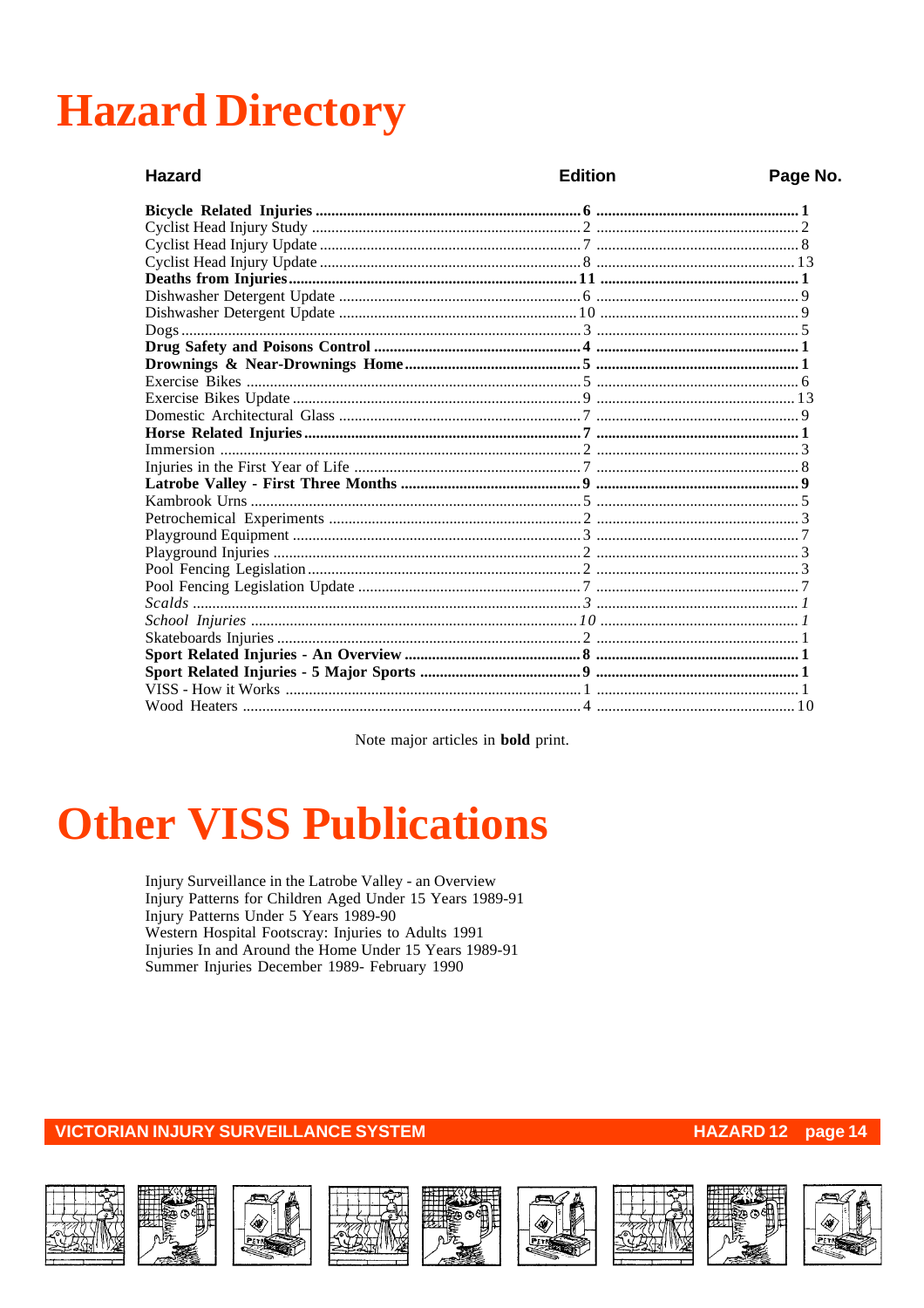# **General Acknowledgements**

# **Participating Hospitals**

Royal Children's Hospital

Western Hospital (Footscray and Sunshine)

Preston and Northcote Community Hospital

Latrobe Regional Hospital (Traralgon and Moe)

Royal Melbourne Hospital

The contributions to the collection of VISS data by the directors and staff of the Emergency Departments of these hospitals, other participating clinicians, Medical Records Departments, and ward staff are all gratefully acknowledged. The surveillance system could not exist without their help and co-operation.

# **Melbourne University Department of Paediatrics & Royal Children's Hospital**

Office facilities, secretarial and infrastructure support.

# **Coronial Services**

Access to coronial data and links with the development of the Coronial Service's statistical database are valued by VISS.

# **National Injury Surveillance Unit**

The advice and technical back-up provided by NISU is of fundamental importance to VISS.



Recent issues of *Hazard*, along with other information and publications of the Monash University Accident Research Centre, can be found on our internet home page:

http://www.general.monash.edu.au/muarc